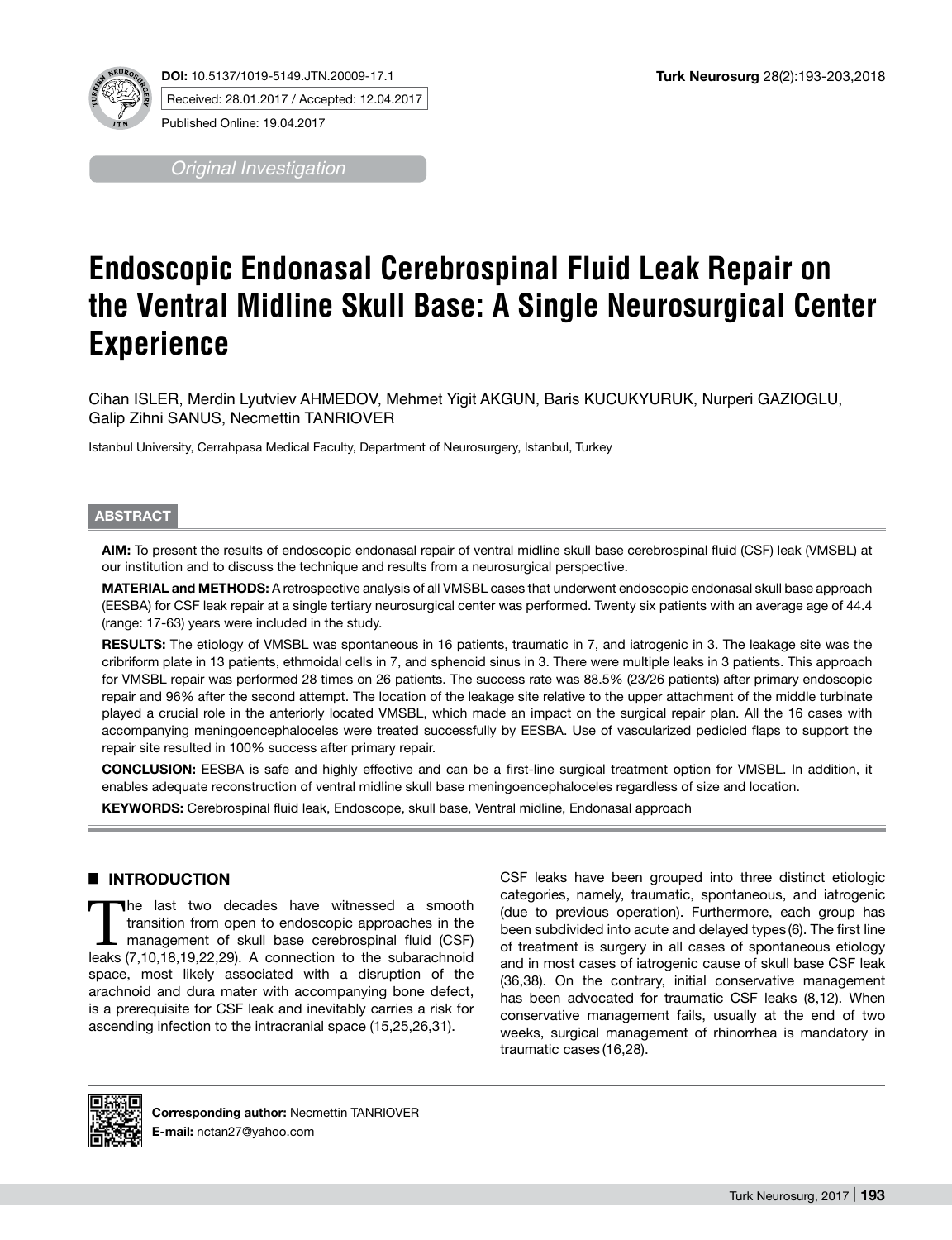The CSF may leak through any part of the ventral midline skull base, including the cribriform plate, as well as the frontal, ethmoid, and sphenoid sinuses (3,23). Spontaneous CSF leak and meningoencephaloceles within the lateral recess of the sphenoid sinus is a different entity that requires a distinct surgical approach (21). Due to the overall low success rates of craniotomy for CSF leaks located in the ventral midline and laterally and the possibility of associated intracranial complications, endoscopic endonasal reconstruction has gradually succeeded in replacing the traditional transcranial approaches (16,33). Although replacing the transcranial approaches by the extracranial approach has a long history (13,24,30,34,37), general consensus on the most appropriate endoscopic endonasal surgical technique with regard to the type of graft and use of vascularized flaps has not been reached.

In this study, our aim was to present the results of endoscopic endonasal repair of ventral midline skull base CSF leaks (VMSBL) at our institution since 2008 and to discuss the technique and results from a neurosurgical point of view in light of the current literature.

# █ **MATERIAL and METHODS**

There were 39 patients who underwent 43 endoscopic endonasal skull base approach (EESBA) for repair of CSF fistula between September 2008 and December 2016 at the Cerrahpasa Medical Faculty, Department of Neurosurgery. Patients with CSF leaks located at the lateral recess of the sphenoid sinus (n=13) were excluded from this study because our aim was to present the surgical technique and results for VMSBL. Furthermore, the surgical technique for lateral recess leaks is different and many cases need a lateral extension of an endoscopic endonasal skull base route, including a minimal transpterygoid approach to reach the leak site. The results for these cases will be presented in a separate study.

Biochemical analyses of the CSF were made by β2 transferrin assay. Fine-cut (1-mm thickness) high resolution computed tomography (HRCT) scan through the skull base was performed on all 26 patients prior to surgery. Magnetic resonance cisternography (MRc) was performed on all patients with active CSF leak (n=25) in order to confirm the diagnosis and location of the leak and to design the surgical repair plan. Informed consent was obtained from each patient.

# █ **RESULTS**

This study included 26 patients with VMSBL; the average age was 44.4 years (range, 17–63 years), 18 were women and 8 were men. The mean follow-up period of patients was 48.15 months (range, 3-98 months). The etiologies of CSF leak were spontaneous in 16 patients, traumatic in 7 patients, and iatrogenic in 3 patients who had undergone previous functional endoscopic sinus surgery elsewhere.

The demographic data of the study population are listed in Table I. The leakage site was the cribriform plate around the crista galli in 13 patients, anterior ethmoidal cells in 3, posterior ethmoidal cells in 4, and sphenoid sinus in 3 patients. There

were multiple leakage sites in 3 additional patients and all had sphenoid sinus involvement, in addition to the posterior ethmoidal cells (n=2), and crista galli (n=1). The duration of the CSF leak varied from 2 weeks to 10 years. In all cases that underwent MRc, the leakage sites were identified successfully.

In the 26 patients, 28 EESBAs were performed for the repair of VMSBL. Of the 23 patients who underwent a single successful endoscopic operation at our institution, 2 patients had history of failed transcranial repairs elsewhere. One patient in this series required a second endoscopic surgery in order to resolve a persistent leak. Another patient operated upon during the learning curve of the skull base endoscopy needed a transcranial approach following the initial endoscopic endonasal attempt. The last patient required a transcranial approach after two failed endoscopic surgeries. Overall, the success rate of primary endoscopic repair for this series was 88.5% (23/26) and the rate increased to 96% on the second attempt (Table II).

A mononostril endoscopic route was used in 16 of 26 patients, whereas a binostril approach was the choice in 10 of 26 patients. The mononostril access was preferred when the site of CSF leak was located anteriorly (i.e., crista galli, fovea ethmoidalis, and anterior ethmoidal cells) and rhinorrhea was through only one nostril. Of the 16 patients with CSF leakage through the crista galli and/or anterior ethmoidal cells, 14 patients were operated through the mononostril endoscopic route. On the other hand, the binostril approach was the choice for the majority of cases with CSF leak in the sphenoid sinus and/or posterior ethmoidal cells.

### **Surgical Considerations**

Based on the intraoperative direct endoscopic visualization, the 13 patients who had leakage at the cribriform plate around the crista galli were divided into medial (through the cribriform plate) and lateral (through the fovea ethmoidalis) sites according to the location of the leakage site in relation to the upper attachment of the middle turbinate. In all cases, the borders of all anterior bony defects were identified prior to graft placement in order to stimulate osteogenesis. The anteriorly located small defects were closed with onlay (overlay) free muscle/fascial grafts, which were usually harvested from the abdomen. The middle turbinate was used as a vascularized flap for lateral leaks (through fovea ethmoidalis), whereas medialization of the middle turbinate alone was adequate for medial leaks through the cribriform plate. We used fibrin glue in order to increase the biomechanical strength of CSF leak repair and augment graft adherence (9).

Overall, relatively small defects (n=12) were closed with a combination of onlay free fat, fascia, and muscle grafts. Larger defects (n=4) were closed with an inlay abdominal fascia, with an overlying bone graft in some cases. A 4.0 vicryl suture was secured on the center of the inlay fascia graft to allow the necessary withdrawal following intracranial introduction; this technique needs care to avoid inadvertent compression of neurovascular structures. In three patients, pedicled middle turbinate flaps were used to cover the bony defect. We began to use vascularized pedicled nasoseptal flaps to support the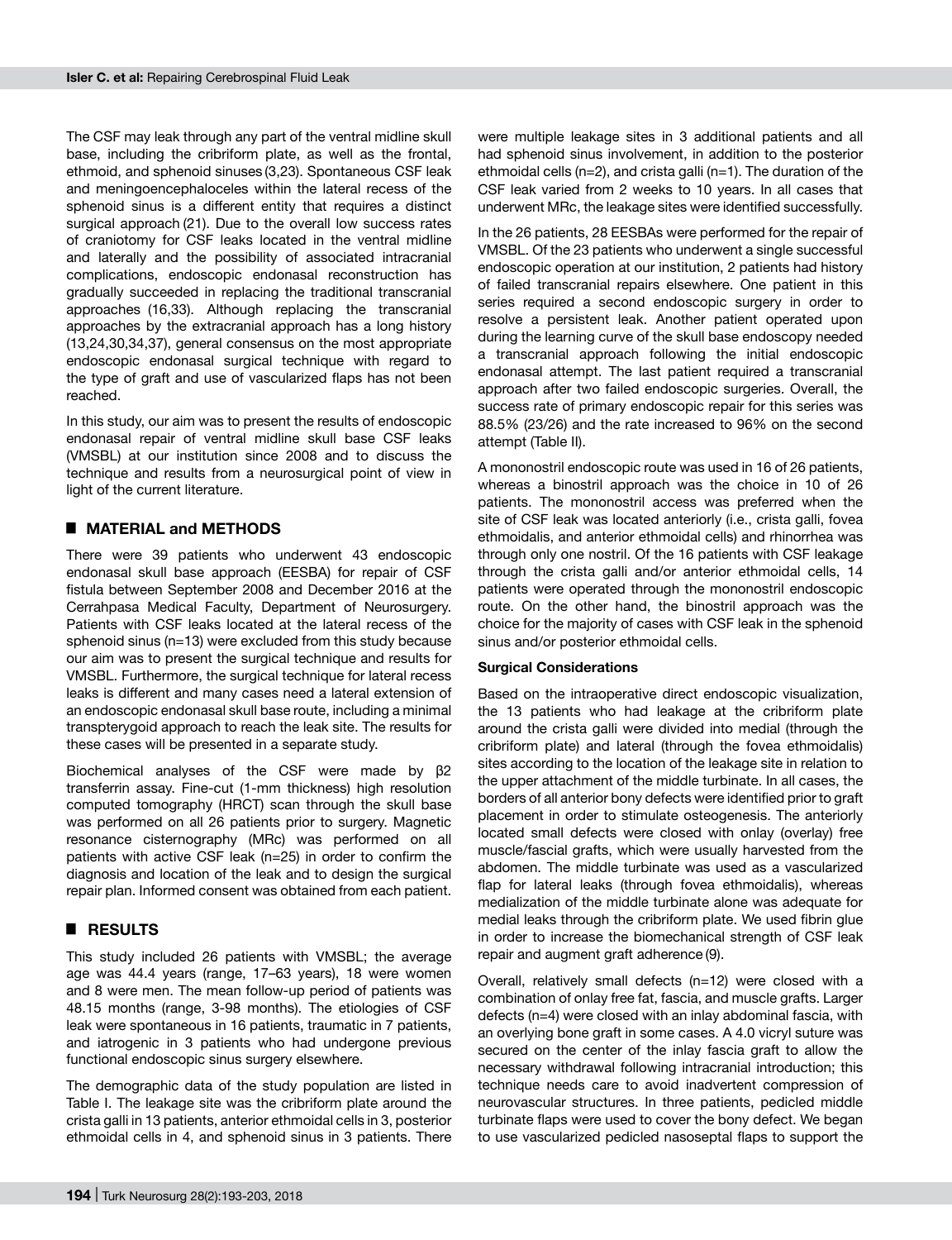| <b>Patient</b><br>number | Age (years)/ Sex | <b>Etiology</b> | Leakage site | Encephalocele<br>formation | <b>Number of operations</b><br>E/TC (Total) |
|--------------------------|------------------|-----------------|--------------|----------------------------|---------------------------------------------|
| 1                        | 39 / M           | spontaneous     | CG           | Yes                        | E(1)                                        |
| $\overline{c}$           | 41/M             | traumatic       | SS           | <b>Yes</b>                 | TC / E(2)                                   |
| 3                        | 52 / F           | spontaneous     | EP           | Yes                        | E(1)                                        |
| 4                        | 39/ F            | spontaneous     | $SS + EP$    | No                         | E/E(2)                                      |
| 5                        | 43 / M           | spontaneous     | EA           | No                         | E/TC(2)                                     |
| 6                        | 45 / M           | traumatic       | EA           | No                         | E(1)                                        |
| $\overline{7}$           | 60 / M           | iatrogenic      | EP           | Yes                        | E(1)                                        |
| 8                        | 17/F             | iatrogenic      | CG           | No                         | $E/E/TC$ (3)                                |
| 9                        | 61 / M           | spontaneous     | CG           | No                         | E(1)                                        |
| 10                       | 43 / F           | traumatic       | CG           | Yes                        | E(1)                                        |
| 11                       | 49 / F           | spontaneous     | EA           | Yes                        | E(1)                                        |
| 12                       | 45 / F           | traumatic       | EP           | Yes                        | E(1)                                        |
| 13                       | 52/ F            | spontaneous     | EP           | No                         | E(1)                                        |
| 14                       | 46 / M           | traumatic       | SS+EP        | Yes                        | TC $/ E(2)$                                 |
| 15                       | 63 / F           | spontaneous     | CG           | Yes                        | E(1)                                        |
| 16                       | 61 / M           | traumatic       | SS           | No.                        | E(1)                                        |
| 17                       | 55/ F            | spontaneous     | CG           | No                         | E(1)                                        |
| 18                       | 39/ F            | traumatic       | $SS + CG$    | Yes                        | E(1)                                        |
| 19                       | 46 / F           | spontaneous     | CG           | No                         | E(1)                                        |
| 20                       | 28 / F           | iatrogenic      | CG           | <b>Yes</b>                 | E(1)                                        |
| 21                       | 55/ F            | spontaneous     | CG           | Yes                        | E(1)                                        |
| 22                       | 55/ F            | spontaneous     | CG           | Yes                        | E(1)                                        |
| 23                       | 52 / M           | spontaneous     | CG           | No                         | E(1)                                        |
| 24                       | 63 / F           | spontaneous     | SS           | <b>Yes</b>                 | E(1)                                        |
| 25                       | 40 / F           | spontaneous     | CG           | Yes                        | E(1)                                        |
| 26                       | 23/ F            | spontaneous     | CG           | Yes                        | E(1)                                        |

**Table I:** Demographic Data of Patients with Ventral Midline Skull Base Cerebrospinal Fluid Leak

CG: Crista galli, SS: Sphenoid sinus, EP: Ethmoid posterior, EA: Ethmoid anterior, E: Endoscopic endonasal, TC: Transcranial, F: Female, *M: Male.*

repair site within the last four years, and seven patients, in this series, required vascularized nasoseptal flap for successful primary repair of the leakage.

Sixteen patients in this series had intraoperatively confirmed meningoencephaloceles and all were identified through preoperative magnetic resonance imaging (MRI) and MRc. In these cases, the etiologies of CSF leak were spontaneous in 12, traumatic in 3, and iatrogenic in 1. Only half of these patients (n=8) with meningoencephaloceles required a pedicled middle turbinate or nasoseptal flap to prevent herniation

of cerebral tissue. When a small meningoencephalocele was present and an elevated intracranial pressure was suspected, the lesion was reduced with bipolar coagulation (35). Larger meningoencephaloceles were excised from the pedicle prior to the repair of the dural defect; this was followed by circumferential removal of the mucosa. Some of these cases with large meningoencephaloceles needed an additional vascularized flap, since the free fascia graft was expected to decrease in size by about 20% postoperatively (14,35). All patients with existing meningoencephalocele were treated successfully by the endoscopic endonasal approach.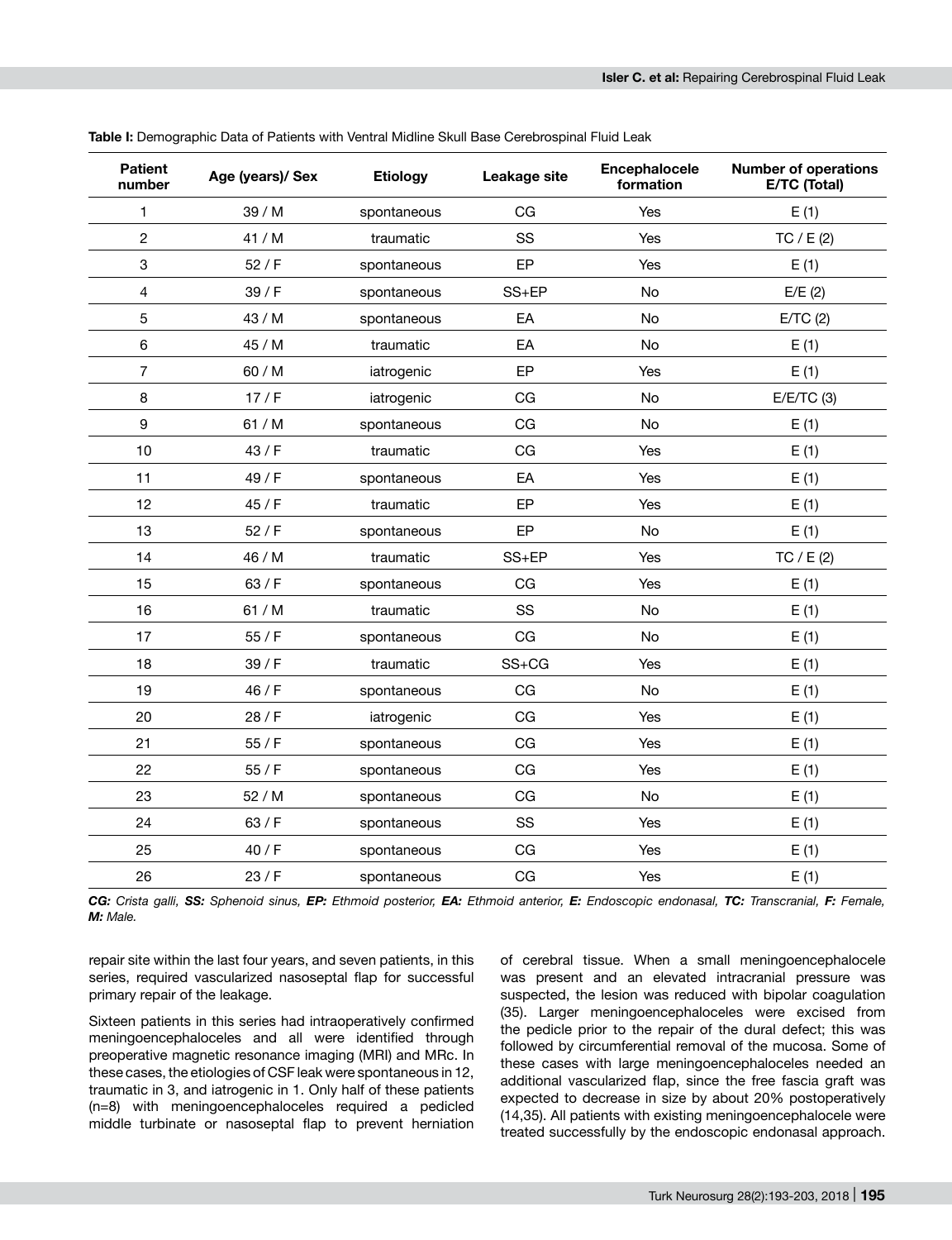Importantly, a forced inspiration maneuver under direct endoscopic view was performed by the anesthesiologist to ensure that the seal was intact at the end of the operation.

No major peri- and postoperative, intra- and extracranial complications occurred during the follow-up period. Although two of our patients had meningitis prior to surgery, none developed any form of infection, such as meningitis or brain abscess during the postoperative period. Mean hospital stay was 8.65 days (range, 3–25 days). In all patients, lumbar

catheter for postoperative CSF drainage was placed in the operating room under general anesthesia; however, CSF pressure was not monitored. We have routinely used lumbar CSF drainage for an average of three days in the postoperative period to facilitate the wound healing at the leakage site.

#### **Representative Cases**

**Case 1:** A 61-year-old man sustained head trauma due to a traffic accident and presented to our clinic with late-

**Table II:** Surgical Data and Outcomes of Patients with Ventral Midline Skull Base Cerebrospinal Fluid Leak

| <b>Patient</b> | <b>Endonasal route</b> | <b>Surgical graft</b>             | <b>OUTCOME</b><br>endoscopic surgery | <b>OUTCOME</b><br>2 <sup>nd</sup> endoscopic surgery |
|----------------|------------------------|-----------------------------------|--------------------------------------|------------------------------------------------------|
| 1              | M                      | FL.                               | Successful                           |                                                      |
| $\overline{2}$ | B                      | $FL + F$                          | Successful                           |                                                      |
| 3              | B                      | $FL + MT$                         | Successful                           |                                                      |
| 4              | B                      | $\mathsf F$                       | Unsuccessful                         | Successful                                           |
| 5              | M                      | $FL + M$                          | Unsuccessful                         |                                                      |
| 6              | B                      | $FL + F + M$                      | Successful                           |                                                      |
| 7              | B                      | $AF + F + M$                      | Successful                           |                                                      |
| 8              | M                      | $AF + F + M + Bo$                 | Unsuccessful                         | Unsuccessful                                         |
| 9              | M                      | $AF + F + M + Bo$                 | Successful                           |                                                      |
| 10             | M                      | $AF + F + M$                      | Successful                           |                                                      |
| 11             | M                      | $AF + F + M + Bo$                 | Successful                           |                                                      |
| 12             | M                      | MT                                | Successful                           |                                                      |
| 13             | M                      | $AF+M$                            | Successful                           |                                                      |
| 14             | B                      | $AF + F + NSF$                    | Successful                           |                                                      |
| 15             | B                      | $AF + M + NSF$                    | Successful                           |                                                      |
| 16             | B                      | $AF + F + M + MT + NSF$           | Successful                           |                                                      |
| 17             | М                      | $AF$ (INLAY) + $F + M$            | Successful                           |                                                      |
| 18             | B                      | $AF + F + M + MT + NSF$           | Successful                           |                                                      |
| 19             | М                      | $AF + F + M + MT + NSF$<br>$+$ Bo | Successful                           |                                                      |
| 20             | М                      | $AF + M + MT + NSF$               | Successful                           |                                                      |
| 21             | M                      | $AF + F + M + MT$                 | Successful                           |                                                      |
| 22             | М                      | $AF + F + M$                      | Successful                           |                                                      |
| 23             | M                      | $AF + F + M$                      | Successful                           |                                                      |
| 24             | B                      | $AF + F + M + NSF$                | Successful                           |                                                      |
| 25             | M                      | $AF + F + M$                      | Successful                           |                                                      |
| 26             | M                      | $AF + F + M$                      | Successful                           |                                                      |
| <b>TOTAL</b>   |                        |                                   | 88.5% SUCCESS                        | 96% SUCCESS                                          |

B: Binostril, M: Mononostril, FL: Fascia lata, F: Abdominal fat, M: Abdominal muscle, MT: Middle turbinate, AF: Abdominal fascia, NSF: Nasoseptal *flap, Bo: Bone.*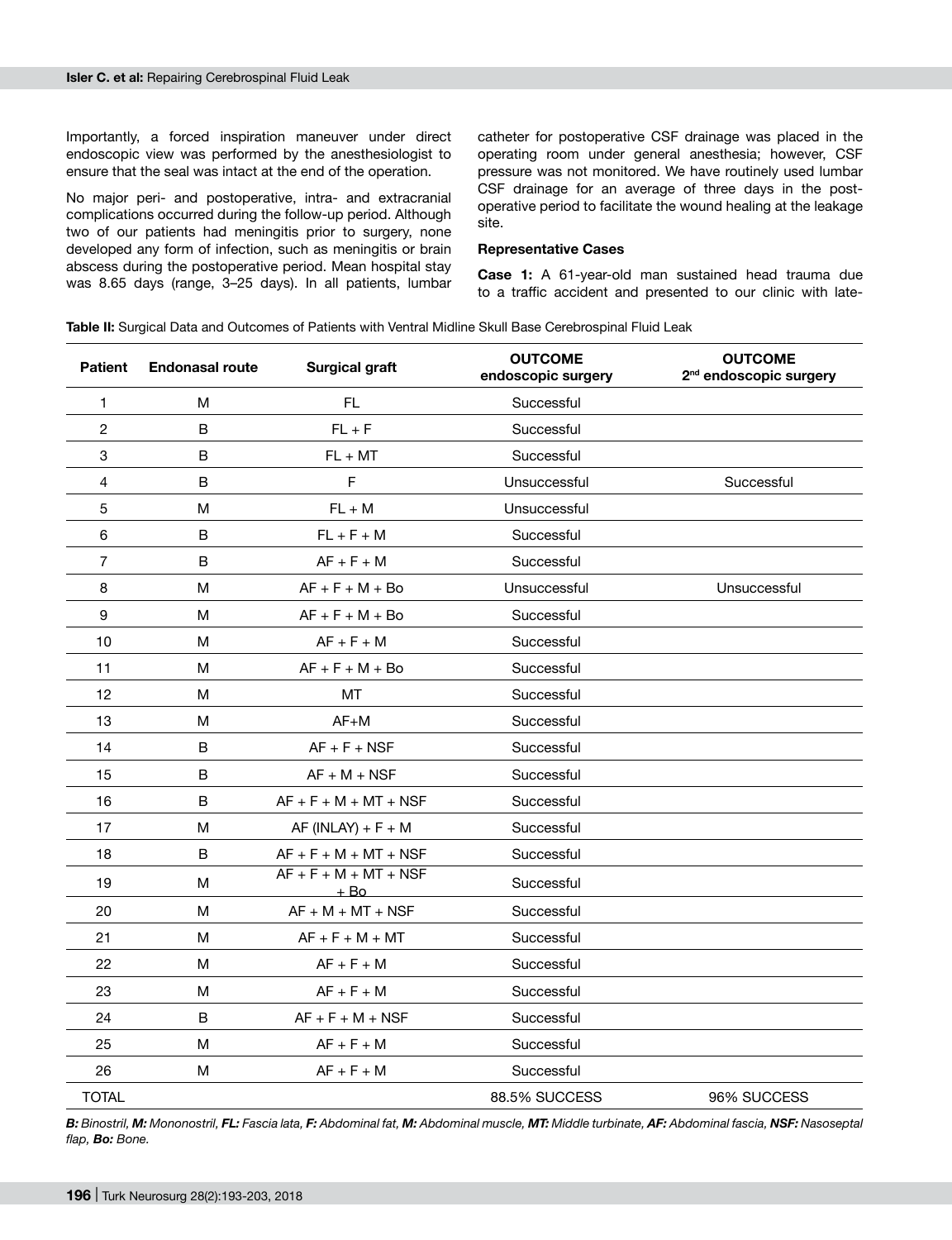onset rhinorrhea five days after. HRCT scan through the skull base revealed a clival defect with soft tissue density protruding into the sphenoid sinus. MRc confirmed a CSF leak through the clival defect into the sphenoid sinus with an accompanying meningocele (Figure 1A-E). He underwent binostril endoscopic endonasal transsphenoidal resection of the meningocele and repair of the defect on the upper one third of the clivus just inferior to the posterior clinoid processes with inlay muscle and fascia grafts. The free grafts were supported with vascularized nasoseptal flap, abdominal fat in the sphenoid sinus, and fibrin glue (Figure 2A-H). Finally, a 16F Foley catheter was placed within the nasal cavity in order to facilitate reconstruction. CSF was drained by an indwelling

spinal catheter and antibiotics were continued for five days postoperatively. The CSF leak resolved instantly following the endoscopic endonasal surgery.

**Case 2:** A 52-year-old man presented with spontaneous nasal discharge of clear fluid for four months. Diagnostic work-up included CSF analysis, which was positive for β2 transferrin. HRCT scan demonstrated a bony defect on the cribriform plate around the crista galli on the left, lateral to the upper attachment of the middle turbinate and coinciding with the location of the fovea ethmoidalis. MRc confirmed a CSF leak through the fovea ethmoidalis and sufficiently indicated an accompanying encephalocele (Figure 3A-H).



**Figure 1:** Radiologic examinations in representative case 1. **A)** Preoperative sagittal computed

tomography image shows a soft tissue density protruding through the clival defect (blue arrow) on the posterior part of the sphenoid sinus. **B–D)** Preoperative sagittal-, axial-, and coronal-plane magnetic resonance cisternography shows cerebrospinal fluid leakage through the clival defect. **E)** Intraoperative neuronavigation indicates the clival defect through which the pons and transverse pontine veins are seen.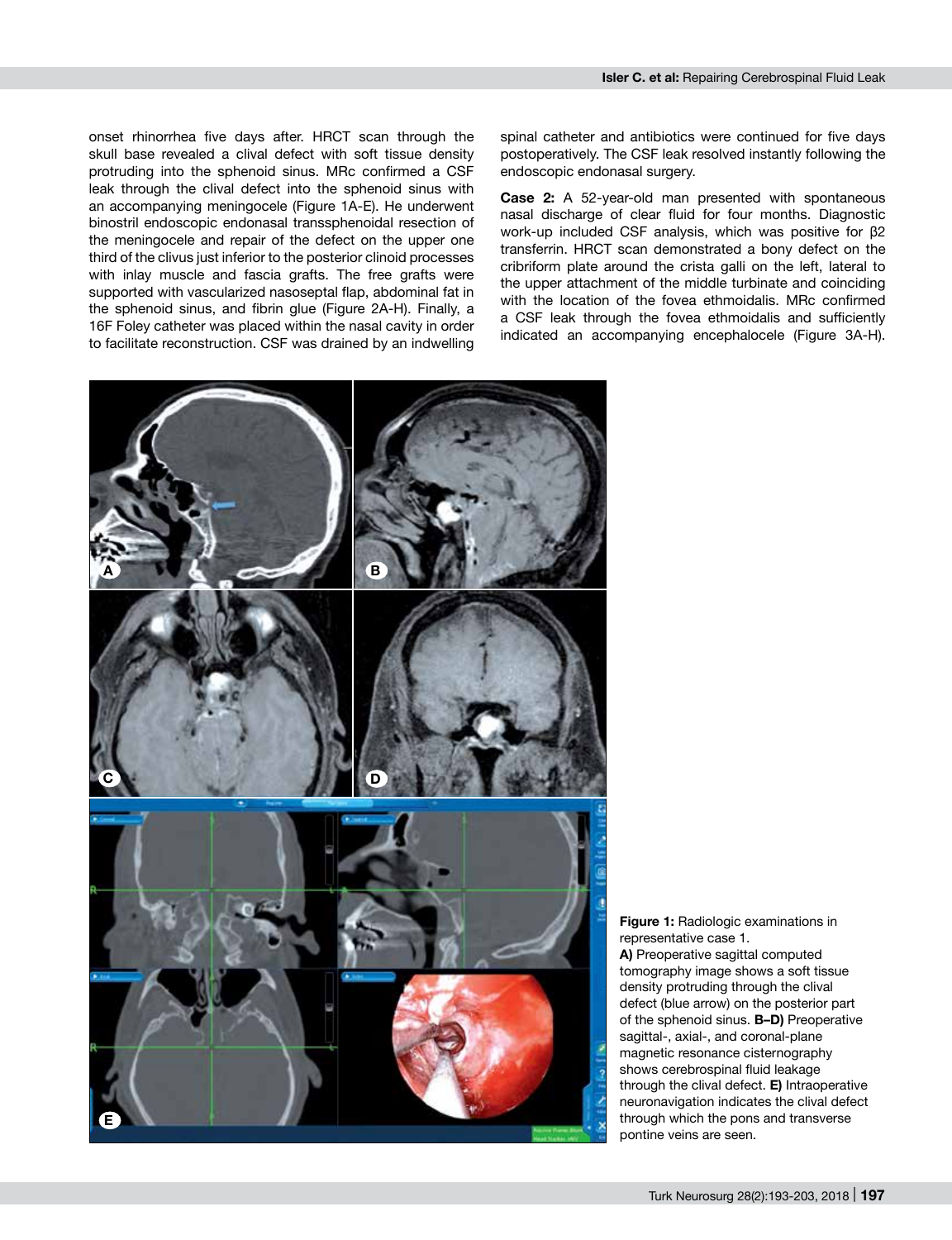#### **Isler C. et al:** Repairing Cerebrospinal Fluid Leak

Through a mononostril approach, the meningoencephalocele was reduced with bipolar coagulation and the defect was repaired using abdominal muscle, fat, and fascia free grafts along with fibrin glue. Finally, the middle turbinate was used as a vascularized flap and was rotated laterally towards the supporting tissue, followed by placement of a 16F Foley

catheter. Although the CSF leak stopped immediately after the operation, the CSF drainage through an indwelling spinal catheter and antibiotic prophylaxis were continued for a couple of days. The postoperative course was uneventful and the patient was discharged on postoperative day 8.



**Figure 2:** Intraoperative endoscopic images in representative case 1. **A)** Cerebrospinal fluid is seen through the pseudocapsule of the meningocele in the sphenoid sinus. **B)** The sellar floor is exposed via bipolar coagulation and partial reduction through the superior edge of the pseudocapsule. **C)** Opening the pseudocapsule reveals the meningocele. **D)** The pedicle of the meningoencephalocele at the clival defect becomes prominent. **E)** The meningocele is removed and the transverse pontine vein and the pons are exposed through the dural defect. **F)** A 4.0 vicryl-secured fascia is inserted into the defect. **G)** A vascularized pedicled nasoseptal flap is reflected on to the upper clival defect to support the closure with fascia. **H)** Free fat graft and fibrin glue are used at the end of the reconstruction.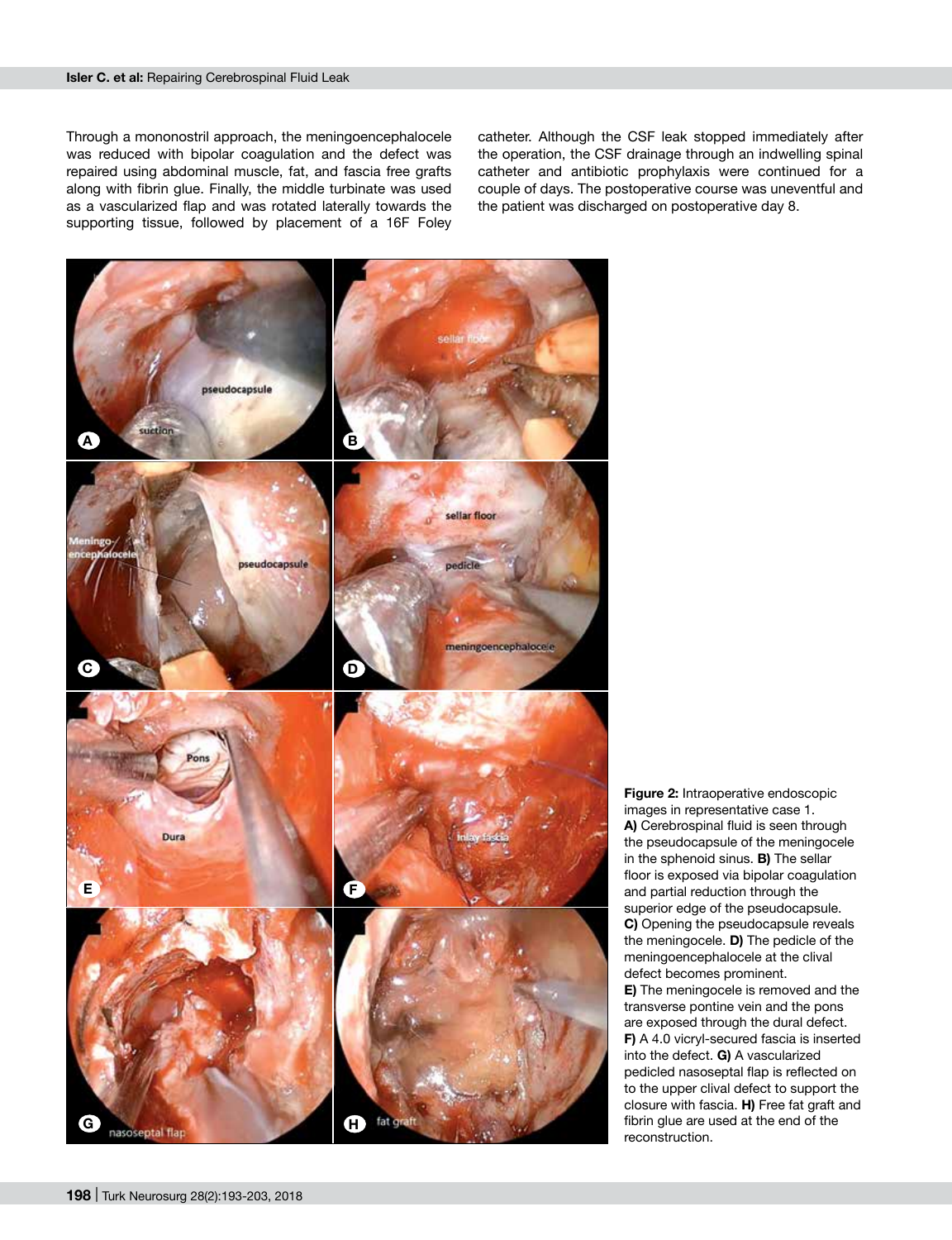**Case 3:** A 63-year-old woman presented with intermittent spontaneous nasal discharge of clear fluid for one year. β2 transferrin assay of the fluid was positive. MRc could not be performed in this patient due to claustrophobia. Instead, intrathecal contrast-enhanced computed tomography (CT) cisternography revealed the probable location of the CSF leak and encephalocele at the anterosuperior edge of the sphenoid sinus along the anterior portion of the planum sphenoidale.

Through a binostril endoscopic endonasal transsphenoidal approach, the sphenoid sinus was opened to expose the sellar floor, the bilateral cavernous carotid protuberances and optic canals, and the opticocarotid recesses. The leakage site and the meningoencephalocele were identified by defining the tuberculum sellae and following the planum anteriorly towards the anterosuperior edge of the sphenoid sinus. The meningoencephalocele was located on the right just lateral



**Figure 3:** Preoperative radiologic examinations in representative case 2. **A–D)** Magnetic resonance cisternography in three planes shows meningoencephalocele formation and cerebrospinal fluid leakage (blue arrows in A and C). **E–H)** Computed tomography scan reveals thinning and a defect in the fovea ethmoidalis with encephalocele formation (blue arrows in G and H).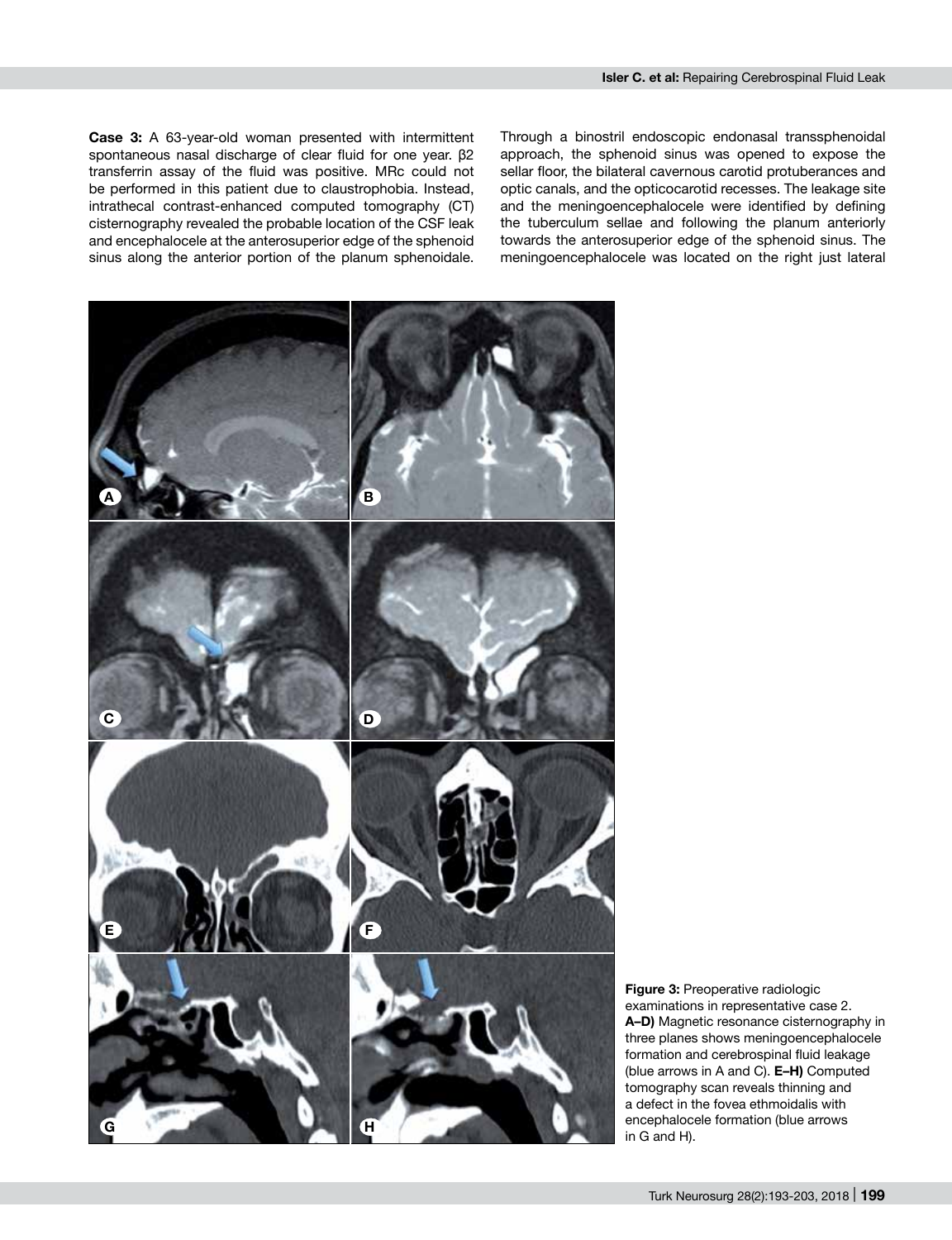to an intrasphenoidal septum along the anterior part of the planum sphenoidale. Prior to the repair of the dural defect, the meningoencephalocele was reduced by bipolar coagulation and was excised from its pedicle, followed by circumferential removal of the mucosa. The defect was repaired with onlay muscle and abdominal fascia grafts, which were supported by

vascularized nasoseptal flap, fat, and fibrin glue (Figure 4A-H). Then, a 16F Foley catheter with its inflated balloon was placed in the nasal cavity for two days. CSF drainage and antibiotic prophylaxis were continued for five days postoperatively. The rhinorrhea ceased in the immediate postoperative period and the patient had an uneventful recovery.



**Figure 4:** Representative case 3. **A–B)** Preoperative computed tomography scan shows a skull base defect with a meningoencephalocele that protrudes into the sphenoid sinus (blue arrows). Intraoperative findings show **C–D)** a drop of cerebrospinal fluid through the meningoencephalocele (yellow arrow), which protrudes into the sphenoid sinus (blue star). **E)** Bipolar coagulation and **F)** excision of the meningoencephalocele using endoscopic scissors. **G)** A free onlay muscle flap (blue triangle) is used to cover the defect and **H)** free fascia graft (green triangle) is used to cover the nasoseptal flap along with fibrin glue.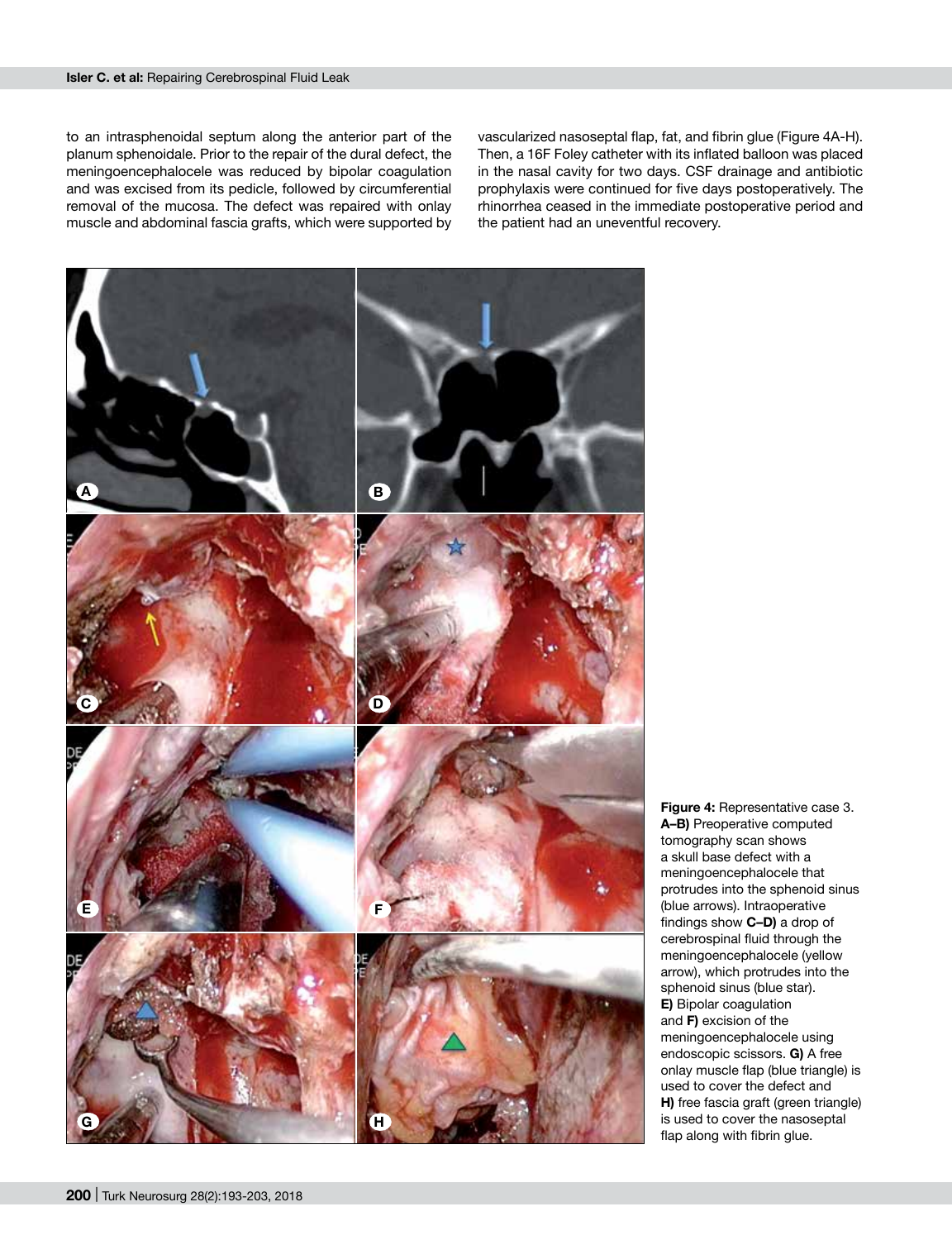# █ **DISCUSSION**

Har-el grouped CSF leaks as traumatic and non-traumatic (spontaneous) and further subdivided the traumatic group into surgical (iatrogenic) and non-surgical causes, based on a previous classification by Cairns (6,11). In this study, however, we have grouped the etiology of VMSBLs in accordance with the three-tier system. The majority of our cases with CSF leak comprised spontaneous (62%), followed by traumatic (27%) and iatrogenic (11%) causes. Some recent studies emphasized trauma as the most common cause of CSF leaks (32), whereas most of the available meta-analyses in literature cited spontaneous etiology as the most common (27).

Rhinorrhea may cause lethal infections and must be managed promptly and properly, beginning with the diagnosis. In some cases, the diagnosis of CSF leak through the ventral skull base may be challenging because of difficulties in analyzing the fluid and dilemmas in demonstrating the leak site by radiologic examinations. In all of our cases, HRCT was performed after confirmation of CSF leak by β2 transferrin assay. HRCT was helpful not only for defining small-sized bony defects and fractures at the skull base, but also for intraoperative neuronavigation using serial images (2). MRc was performed in all VMSBL cases, except in one patient with severe claustrophobia, and guided us for the surgical planning. Intrathecal contrast-enhanced MRc identified the leakage site in all of our cases; this observation was consistent with the previously reported 100% sensitivity of this test in detecting CSF fistula (1). In addition, MRc allowed delineation of an accompanying encephalocele, including its size and the location of its pedicle relative to the skull base. We did not use intrathecal fluorescein in any of our cases since it is currently an off-label indication for intraoperative diagnosis of CSF leaks. Although it could be a valuable tool for endoscopic detection of intraoperative CSF leak, we believe that it was not a prerequisite for effective reconstruction of VMSBLs. Similar to previous reports, this study supported the high efficacy of endoscopic endonasal surgery for VMSBL without intrathecal fluorescein use (8).

Systematic reviews on endoscopic repair of CSF leaks have described the ethmoidal roof and the cribriform region as the most frequently involved sites (27,32). Accordingly, crista galli was the most common site in our series (48.2%), followed by the posterior ethmoidal cells (20.7%), the sphenoid sinus (20.7%), and the anterior ethmoidal cells (10.4%). Correlation between the etiology and the leak site revealed a tendency for spontaneous VMSBLs to involve the crista galli (10/16). This finding was consistent with the results of the study of Lanza et al. on 36 patients (17)*.* In another review, the cribriform plate, along with the lateral recess of the sphenoid sinus, was the most common site in patients with spontaneous idiopathic CSF leak (38).

The long history of extracranial approach to CSF leaks began in real terms with Oskar Hirsch's transseptal route to repair intrasphenoidal leaks. CSF fistulas on the dorsum sellae of two pituitary adenoma cases could not be reached by intracranial approach and Hirsch used mucosal flaps from the nasal septum to seal the leak sites through the sphenoid sinus. This was

the first successful report on endonasal repair of CSF fistula on the skull base (13). Almost thirty years later, a group of otorhinolaryngology surgeons documented the first successful endoscopic endonasal CSF leak repair (37). Wigand, in fact, introduced the use of the endoscope through the nasal route in 1981. Since then, continuous improvements of the endoscopic system, along with gradual evolution of the technique, provoked a paradigm shift in the management of CSF fistulas from invasive open approaches to less invasive endoscopic procedures. Indeed, it has been proven that endoscopic endonasal repair of CSF leaks has a definite superiority over craniotomy; is less invasive than the transcranial approach; and is related with less morbidity and shorter length of hospital stay (5,15,27). Furthermore, endoscopic repair is more advantageous in preserving olfaction and cosmetics.

A meta-analysis demonstrated that successful complete closure of endoscopic CSF leak was 90% on the average on the first attempt and increased to 96% after the second attempt. The reported success rates ranged from 60% to 100% (12,27,32). In our series of 26 patients with VMSBL, the primary success rate of endoscopic endonasal approach was 88.5% on the first attempt and increased to 96% after the second operation. Repair of CSF fistula failed on the first attempt in three patients; the respective sites of the leaks in these patients were the crista galli, anterior ethmoidal cells, and at multiple leakage sites on the sphenoid sinus and posterior ethmoidal cells. The resolution of the CSF leak in the patient with multiple leakage sites occurred following the second endoscopic attempt. The two remaining patients with persistent leaks underwent transcranial surgery, which were successful. These failed endoscopic operations occurred during the initial learning curve period of our endoscopic skull base surgery experience.

The relationship between the leakage site and the upper attachment of the middle turbinate may play a crucial role in anteriorly located VMSBLs. In this regard, anterior CSF leaks in our series had two distinct anatomic skull base targets. These comprised: 1) the crista galli region, specifically the horizontal cribriform plate (lamina cribrosa) of the ethmoid bone, which was laterally bound by the vertical lateral lamella and had a superior attachment to the middle turbinate; and 2) the fovea ethmoidalis of the frontal bone, which separates the ethmoidal cells from the anterior cranial fossa and is more lateral to the lateral lamella. The leakage sites were located medially in eight cases and through the fovea ethmoidalis in five cases. This compartmentalization of the leakage site based on the relationship with the upper attachment of the middle turbinate made an impact on the surgical repair plan. The middle turbinate was used as a vascularized flap and was rotated laterally in most lateral leaks through the fovea. In contrast, medial displacement of the middle turbinate was sufficient to support the onlay grafts for the medially located leaks through the horizontal cribriform plate (lamina cribrosa) of the ethmoid bone.

In this study, all 16 patients with accompanying meningoencephaloceles were successfully treated by EESBA. Only half of these cases required an additional pedicled flap to prevent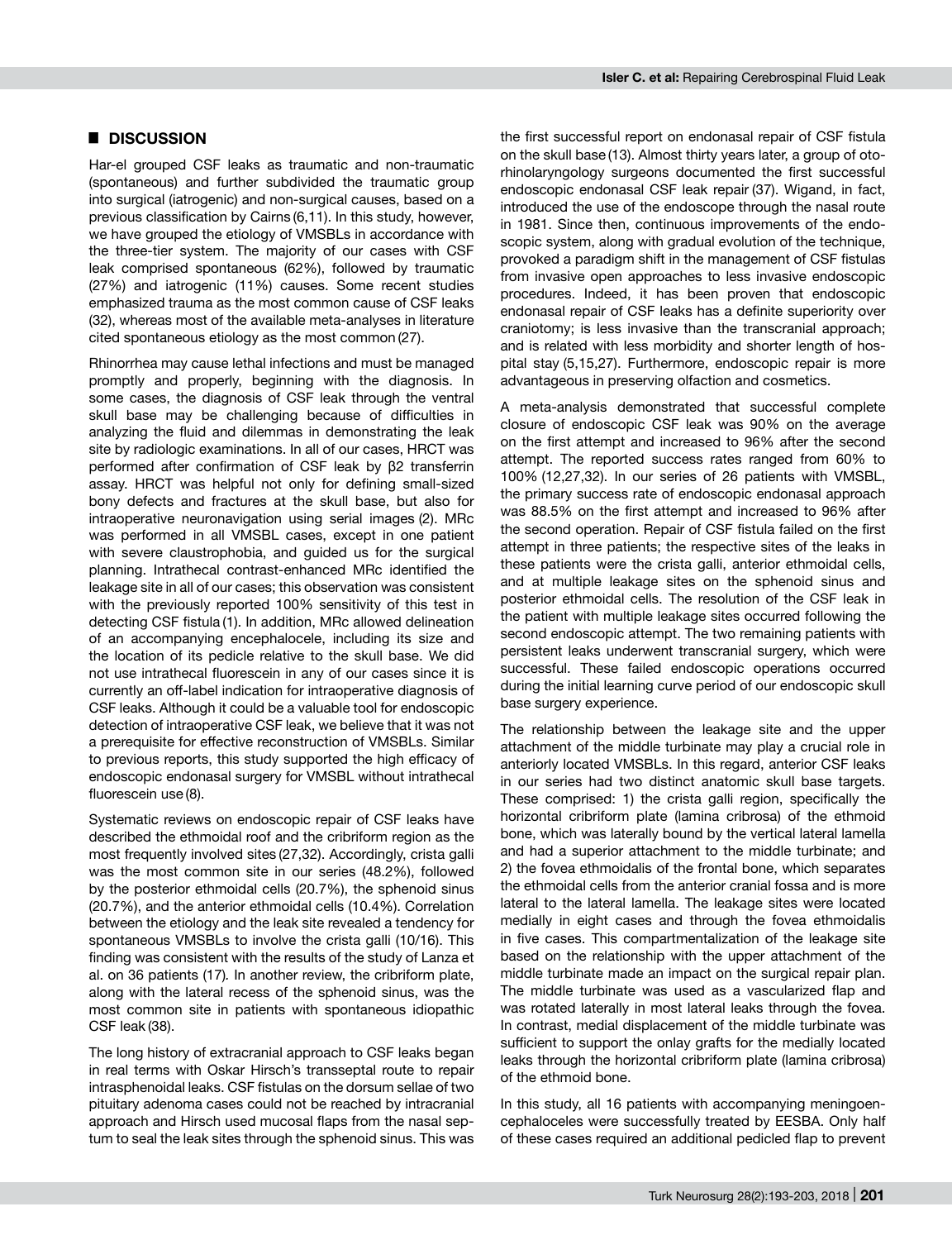further herniation of the cerebrum and our results were consistent with those of previous studies. We preferred to use vascularized nasoseptal flap in cases with high pressure leaks and larger defects, especially those within the sphenoid sinus. Long and wide-based nasoseptal mucosal flaps were necessary in order to seal the defects located within the sinus (20). Importantly, all seven CSF leaks in this series were successfully repaired with use of nasoseptal flaps on the first attempt. In a recent review article, Sharma et al. did not reach a final conclusion on the best available material for endoscopic repair of CSF fistulas (32). However, in our cases, high-pressure and large-diameter leaks needed inlay free fascia grafts and all were held in place by 4.0 vicryl suture at the center of the graft. We believed that placement of additional overlay free abdominal muscle grafts, followed by vascularized pedicled flaps and final application of fibrin glue improved graft adherence and strength of the repair in these cases.

Endoscopic repair of CSF fistulas accounted for nearly 5.4% of all cases operated via endoscopic endonasal approach in our center (43 endoscopic endonasal approaches in 39 patients). The endonasal endoscopy experience gained in our clinic and the gradual expansion of the routes to different parts of the skull base through EESBA, along with the encouraging initial results on CSF fistula repair, herald an important shift in the selection of surgical options for VMSBL. Our 96% overall success rate for CSF leak closure via endoscopic endonasal approach practically eliminated the use of transcranial approaches for cases with VMSBL. This abrupt transformation in the surgical management of CSF leak repair conceivably prevented major complications related to traditional transcranial approaches via the frontal lobe, including anosmia, intracranial hemorrhage, cerebral edema, seizures, and memory deficits (4).

The main limitation of our study is relative small sample size with mixed etiologies.

# █ **CONCLUSION**

Similar to previously reported outcomes, this study demonstrated that endoscopic endonasal neurosurgical repair of VMSBL is safe and highly effective, with very low complication rates. EESBA can be a first line surgical treatment option for VMSBL, practically making the transcranial approaches redundant. Furthermore, accompanying ventral midline skull base meningoencephaloceles can adequately be reconstructed via EESBA, regardless of size. Vascularized pedicled nasoseptal flaps can improve closure rates in larger defects and in leaks within the sphenoidal sinus. Successful management of CSF rhinorrhea can be possible with a well executed surgical plan, which should rest on thorough knowledge of the endoscopic anatomy of the skull base.

# █ **ACKNOWLEDGEMENT**

Preparation for publication of this article is partly supported by Turkish Neurosurgical Society.

# █ **REFERENCES**

- 1. Algin O, Hakyemez B, Gokalp G, Ozcan T, Korfali E, Parlak M: The contribution of 3D-CISS and contrast-enhanced MR cisternography in detecting cerebrospinal fluid leak in patients with rhinorrhoea. Br J Radiol 83(987):225-232, 2010
- 2. Bedrosian JC, Anand VK, Schwartz TH: The endoscopic endonasal approach to repair of iatrogenic and noniatrogenic cerebrospinal fluid leaks and encephaloceles of the anterior cranial fossa. World Neurosurg 82(6S):S86-94, 2014
- 3. Bhalodiya NH, Joseph ST: Cerebrospinal fluid rhinorrhea: Endoscopic repair based on a combined diagnostic approach. Indian J Otolaryngol Head Neck Surg 61:120–126, 2009
- 4. Bibas AG, Skia B, Hickey SA: Transnasal endoscopic repair of cerebrospinal fluid rhinorrhea. Br J Neurosurg 14(1):49-52, 2000
- 5. Briggs RJ, Wormald PJ: Endoscopic transnasal intradural repair of anterior skull base cerebrospinal fluid fistulae. J Clin Neurosci 11(6):597-599, 2004
- 6. Cairns H: Injuries of the frontal and ethmoidal sinuses with special references to cerebrospinal rhinorrhea and aeroceles. J Laryngol Otol 52(9):589–623, 1937
- 7. Castelnuovo P, Dallan I, Pistochini A, Battaglia P, Locatelli D, Bignami M: Endonasal endoscopic repair of Sternberg's canal cerebrospinal fluid leaks. Laryngoscope 117(2):345-349, 2007
- 8. Chappity P, Alok T, Rohit V: Endonasal endoscopic approach in management of pediatric CSF rhinorrhoea cases. Indian J Otolaryngol Head Neck Surg 67(1):88–92, 2015
- 9. de Almeida JR, Ghotme K, Leong I, Drake J, James AL, Witterick IJ: A new porcine skull base model: Fibrin glue improves strength of cerebrospinal fluid leak repairs. Otolaryngol Head Neck Surg 141(2):184-189, 2009
- 10. Gassner HG, Ponikau JU, Sherris DA, Kern EB: CSF rhinorrhea: 95 consecutive surgical cases with long term follow-up at the Mayo Clinic. Am J Rhinol 13(6):439-447, 1999
- 11. Har-el G: What is ''spontaneous'' cerebrospinal fluid rhinorrhea? Classification of cerebrospinal fluid leaks. Ann Otol Rhinol Laryngol 108(4):323-326, 1999
- 12. Hegazy HM, Carrau RL, Snyderman CH, Kassam A, Zweig J: Transnasal endoscopic repair of cerebrospinal fluid rhinorrhea: A meta analysis. Laryngoscope 110(7):1166–1172, 2000
- 13. Hirsch O: Successful closure of cerebrospinal fluid rhinorrhea by endonasal surgery. AMA Arch Otolaryngol 56(1):1-12, 1952
- 14. Hosemann W, Goede U, Sauer M: Wound healing of mucosal autografts for frontal cerebrospinal fluid leaks clinical and experimental investigations. Rhinology 37(3):108-112, 1999
- 15. Ismail AS, Costantino PD, Sen C: Transnasal transsphenoidal endoscopic repair of CSF leakage using multilayer acellular dermis. Skull Base 17(2):125-132, 2007
- 16. Kerr JT, Chu FW, Bayles SW: Cerebrospinal fluid rhinorrhea: Diagnosis and management. Otolaryngol Clin North Am 38(4): 597-611, 2005
- 17. Lanza DC, O'Brien DA, Kennedy DW: Endoscopic repair of cerebrospinal fluid fistulae and encephaloceles. Laryngoscope 106:1119-1125, 1996